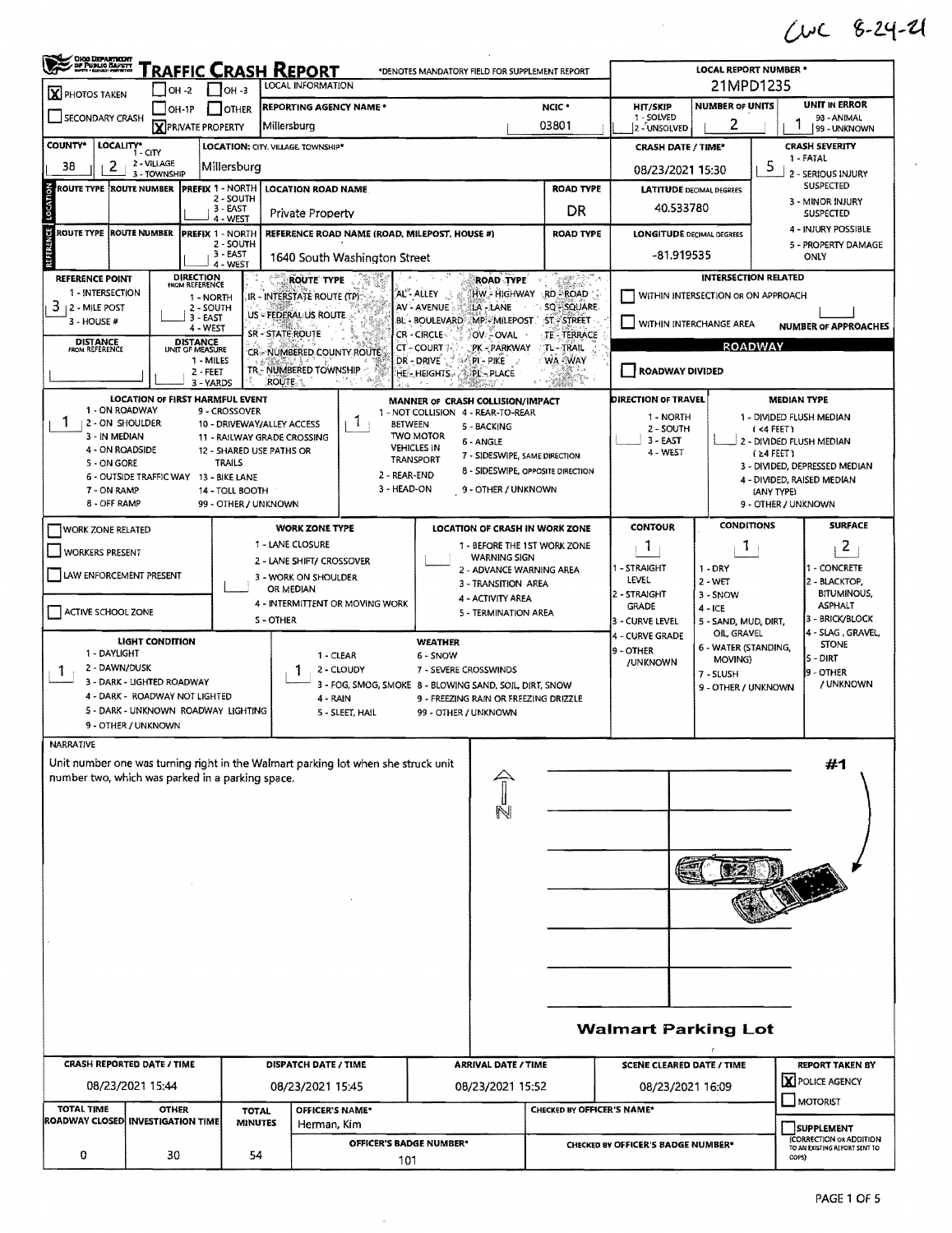|                                                                                                                                                 | OHO DEPARTMENT                                                                           |                                                                      | <b>LOCAL REPORT NUMBER</b>                  |                                                                         |                                                                         |                                                   |                                                       |                                                          |                                                                      |  |  |  |  |  |
|-------------------------------------------------------------------------------------------------------------------------------------------------|------------------------------------------------------------------------------------------|----------------------------------------------------------------------|---------------------------------------------|-------------------------------------------------------------------------|-------------------------------------------------------------------------|---------------------------------------------------|-------------------------------------------------------|----------------------------------------------------------|----------------------------------------------------------------------|--|--|--|--|--|
|                                                                                                                                                 |                                                                                          |                                                                      |                                             |                                                                         |                                                                         |                                                   |                                                       |                                                          | 21MPD1235                                                            |  |  |  |  |  |
| UNIT#                                                                                                                                           | OWNER NAME: LAST, FIRST, MIDDLE ( La SAME AS ORIVER)                                     |                                                                      |                                             |                                                                         |                                                                         |                                                   | OWNER PHONE; INCLUDE AREA CODE (E) SAME AS DRIVERY    | DAMAGE                                                   |                                                                      |  |  |  |  |  |
|                                                                                                                                                 | BORDAC, NORMA, J                                                                         |                                                                      |                                             |                                                                         |                                                                         | 330-674-2181                                      |                                                       | <b>DAMAGE SCALE</b><br>1 - NONE<br>3 - FUNCTIONAL DAMAGE |                                                                      |  |  |  |  |  |
| OWNER ADDRESS: STREET, CITY, STATE, ZIP ( C SAME AS DRIVER)<br>2 - MINOR DAMAGE<br>4 - DISABLING DAMAGE<br>10955 TR 262, MILLERSBURG, OH, 44654 |                                                                                          |                                                                      |                                             |                                                                         |                                                                         |                                                   |                                                       |                                                          |                                                                      |  |  |  |  |  |
|                                                                                                                                                 | COMMERCIAL CARRIER: NAME, ADDRESS, CITY, STATE, ZIP                                      |                                                                      | COMMERCIAL CARRIER PHONE: INCLUDE AREA CODE | 9 - UNKNOWN                                                             |                                                                         |                                                   |                                                       |                                                          |                                                                      |  |  |  |  |  |
|                                                                                                                                                 |                                                                                          |                                                                      |                                             | <b>DAMAGED AREA(S)</b>                                                  |                                                                         |                                                   |                                                       |                                                          |                                                                      |  |  |  |  |  |
|                                                                                                                                                 | LP STATE LICENSE PLATE #                                                                 |                                                                      |                                             | <b>VEHICLE IDENTIFICATION #</b>                                         |                                                                         | <b>VEHICLE YEAR</b>                               | <b>VEHICLE MAKE</b>                                   |                                                          | INDICATE ALL THAT APPLY                                              |  |  |  |  |  |
| ОН                                                                                                                                              | 935YVX<br><b>INSURANCE COMPANY</b>                                                       |                                                                      |                                             | 2GTEK13J381290325<br><b>INSURANCE POLICY #</b>                          |                                                                         | 2008                                              | GMC<br><b>VEHICLE MODEL</b>                           |                                                          |                                                                      |  |  |  |  |  |
| <b>X</b> INSURANCE                                                                                                                              | <b>GEICO</b>                                                                             |                                                                      |                                             | 4483-68-57-90                                                           |                                                                         | <b>COLOR</b><br>WHI                               | <b>SIERRA</b>                                         |                                                          |                                                                      |  |  |  |  |  |
|                                                                                                                                                 | <b>TYPE OF USE</b>                                                                       |                                                                      |                                             | US DOT #                                                                |                                                                         | TOWED BY: COMPANY NAME                            |                                                       |                                                          |                                                                      |  |  |  |  |  |
| COMMERCIAL                                                                                                                                      | <b>GOVERNMENT</b>                                                                        | IN EMERGENCY<br><b>RESPONSE</b>                                      |                                             | VEHICLE WEIGHT GVWR/GCWR                                                | <b>HAZARDOUS MATERIAL</b>                                               |                                                   |                                                       |                                                          |                                                                      |  |  |  |  |  |
| <b>INTERLOCK</b><br><b>DEVICE</b>                                                                                                               | <b>HIT/SKIP UNIT</b>                                                                     | # OCCUPANTS                                                          |                                             | 1 - ≤10K LBS.                                                           | <b>MATERIAL</b><br>CLASS <sup>#</sup><br>PLACARD ID#<br><b>RELEASED</b> |                                                   |                                                       |                                                          |                                                                      |  |  |  |  |  |
| EQUIPPED                                                                                                                                        |                                                                                          |                                                                      |                                             | 2 - 10.001 - 26K LBS.<br>3 - > 26K LBS.                                 |                                                                         | PLACARD                                           |                                                       |                                                          |                                                                      |  |  |  |  |  |
|                                                                                                                                                 | 1 - PASSENGER CAR<br>2 - PASSENGER VAN                                                   | 6 - VAN (9-15 SEATS)<br>7 - MOTORCYCLE 2-WHEELED                     |                                             | 12 - GOLF CART                                                          |                                                                         | 18 - LIMO (LIVERY VEHICLE)                        | 23 - PEDESTRIAN/SKATER                                |                                                          |                                                                      |  |  |  |  |  |
|                                                                                                                                                 | (MINIVAN)                                                                                | 8 - MOTORCYCLE 3-WHEELED                                             |                                             | 13 - SNOWMOBILE<br>14 - SINGLE UNIT                                     | 20 - OTHER VEHICLE                                                      | 19 - BUS (16+ PASSENGERS)                         | 24 - WHEELCHAIR (ANY TYPE)<br>25 - OTHER NON-MOTORIST |                                                          |                                                                      |  |  |  |  |  |
|                                                                                                                                                 | UNIT TYPE 3 - SPORT UTILITY<br>VEHICLE                                                   | 9 - AUTOCYCLE<br>10 - MOPED OR MOTORIZED                             |                                             | <b>TRUCK</b><br>15 - SEMI-TRACTOR                                       | 21 - HEAVY EQUIPMENT                                                    |                                                   | 26 - BICYCLE                                          | i0                                                       |                                                                      |  |  |  |  |  |
|                                                                                                                                                 | 4 - PICK UP                                                                              | <b>BICYCLE</b>                                                       |                                             | 16 - FARM EQUIPMENT                                                     |                                                                         | 22 - ANIMAL WITH RIDER OR<br>ANIMAL-DRAWN VEHICLE | 27 - TRAIN<br>99 - UNKNOWN OR HIT/SKIP                |                                                          |                                                                      |  |  |  |  |  |
|                                                                                                                                                 | 5 - CARGO VAN<br>(ATV/UTV)                                                               | 11 - ALL TERRAIN VEHICLE                                             |                                             | 17 - MOTORHOME                                                          |                                                                         |                                                   |                                                       |                                                          |                                                                      |  |  |  |  |  |
|                                                                                                                                                 | # OF TRAILING UNITS                                                                      |                                                                      |                                             |                                                                         |                                                                         |                                                   |                                                       | 12                                                       | 12                                                                   |  |  |  |  |  |
| VEHICLE                                                                                                                                         | WAS VEHICLE OPERATING IN AUTONOMOUS<br>MODE WHEN CRASH OCCURRED?                         |                                                                      | 0                                           | 0 - NO AUTOMATION                                                       |                                                                         | 3 - CONDITIONAL AUTOMATION 9 - UNKNOWN            |                                                       |                                                          | 12                                                                   |  |  |  |  |  |
| 2                                                                                                                                               | 1 - YES 2 - NO 9 - OTHER / UNKNOWN AUTONOMOUS 2 - PARTIAL AUTOMATION 5 - FULL AUTOMATION |                                                                      |                                             | 1 - DRIVER ASSISTANCE                                                   |                                                                         | 4 - HIGH AUTOMATION                               |                                                       |                                                          |                                                                      |  |  |  |  |  |
|                                                                                                                                                 |                                                                                          |                                                                      | MODE LEVEL                                  |                                                                         |                                                                         |                                                   |                                                       |                                                          |                                                                      |  |  |  |  |  |
|                                                                                                                                                 | 1 - NONE<br>$2 - TAXI$                                                                   | <b>6 - BUS - CHARTER/TOUR</b><br>7 - BUS - INTERCITY                 |                                             | 11 - FIRE<br>12 - MILITARY                                              | 16 - FARM                                                               | 17 - MOWING                                       | 21 - MAIL CARRIER<br>99 - OTHER / UNKNOWN             |                                                          |                                                                      |  |  |  |  |  |
|                                                                                                                                                 | 3 - ELECTRONIC RIDE<br><b>SHARING</b>                                                    | 8 - BUS - SHUTTLE                                                    |                                             | 13 - POLICE                                                             |                                                                         | 18 - SNOW REMOVAL                                 |                                                       |                                                          |                                                                      |  |  |  |  |  |
| <b>SPECIAL</b>                                                                                                                                  | <b>FUNCTION 4 - SCHOOL TRANSPORT</b>                                                     | 9 - 8US - OTHER<br>10 - AMBULANCE                                    |                                             | 14 - PUBLIC UTILITY<br>15 - CONSTRUCTION EQUIP.                         |                                                                         | 19 - TOWING<br>20 - SAFETY SERVICE                |                                                       |                                                          |                                                                      |  |  |  |  |  |
|                                                                                                                                                 | S - BUS - TRANSIT/COMMUTER                                                               |                                                                      |                                             |                                                                         |                                                                         | PATROL                                            |                                                       |                                                          | 12                                                                   |  |  |  |  |  |
|                                                                                                                                                 | 1 - NO CARGO BODY TYPE<br>/ NOT APPLICABLE                                               | 4 - LOGGING<br>5 - INTERMODAL                                        |                                             | 7 - GRAIN/CHIPS/GRAVEL<br>$8 - POLE$                                    | <b>11 - DUMP</b>                                                        | 12 - CONCRETE MIXER                               | 99 - OTHER / UNKNOWN                                  |                                                          |                                                                      |  |  |  |  |  |
| CARGO                                                                                                                                           | $2 - BUS$                                                                                | <b>CONTAINER CHASSIS</b>                                             |                                             | 9 - CARGO TANK                                                          |                                                                         | 13 - AUTO TRANSPORTER                             |                                                       |                                                          | 9<br>9                                                               |  |  |  |  |  |
| <b>BODY</b><br><b>TYPE</b>                                                                                                                      | 3 - VEHICLE TOWING<br>ANOTHER MOTOR VEHICLE                                              | 6 - CARGOVAN<br><b>/ENCLOSED BOX</b>                                 |                                             | 10 - FLAT BED                                                           |                                                                         | 14 - GARBAGE/REFUSE                               |                                                       |                                                          |                                                                      |  |  |  |  |  |
|                                                                                                                                                 | 1 - TURN SIGNALS                                                                         | 4 - BRAKES                                                           |                                             | 7 - WORN OR SLICK TIRES                                                 |                                                                         | 9 - MOTOR TROUBLE                                 | 99 - OTHER / UNKNOWN                                  |                                                          |                                                                      |  |  |  |  |  |
| <b>VEHICLE</b>                                                                                                                                  | 2 - HEAD LAMPS<br>3 - TAIL LAMPS                                                         | 5 - STEERING<br>6 - TIRE BLOWOUT                                     |                                             | <b>B - TRAILER EQUIPMENT</b><br>DEFECTIVE                               |                                                                         | 10 - DISABLED FROM PRIOR<br>ACCIDENT              |                                                       |                                                          |                                                                      |  |  |  |  |  |
| <b>DEFECTS</b>                                                                                                                                  |                                                                                          |                                                                      |                                             |                                                                         |                                                                         |                                                   |                                                       | $\Box$ - NO DAMAGE [ 0 ]                                 | <b>LEI-UNDERCARRIAGE</b> [14]                                        |  |  |  |  |  |
|                                                                                                                                                 | 1 - INTERSECTION -<br>MARKED CROSSWALK                                                   | 4 - MIDBLOCK -<br>MARKED CROSSWALK                                   |                                             | 7 - SHOULDER/ROADSIDE                                                   |                                                                         | 10 - DRIVEWAY ACCESS<br>11 - SHARED USE PATHS     | 99 - OTHER / UNKNOWN                                  | $\Box$ - TOP [ 13 ]                                      | $\Box$ - ALL AREAS [ 15 ]                                            |  |  |  |  |  |
| NON-<br><b>MOTORIST</b>                                                                                                                         | 2 - INTERSECTION -<br>UNMARKED CROSSWALK                                                 | 5 - TRAVEL LANE -<br>OTHER LOCATION                                  |                                             | 8 - SIDEWALK<br>9 - MEDIAN/CROSSING                                     |                                                                         | OR TRAILS<br>12 - FIRST RESPONDER                 |                                                       |                                                          | $\Box$ - UNIT NOT AT SCENE [ 16 ]                                    |  |  |  |  |  |
| LOCATION                                                                                                                                        | 3 - INTERSECTION - OTHER                                                                 | 6 - BICYCLE LANE                                                     |                                             | <b>ISLAND</b>                                                           |                                                                         | AT INCIDENT SCENE                                 |                                                       |                                                          |                                                                      |  |  |  |  |  |
|                                                                                                                                                 | 1 - NON-CONTACT                                                                          | 1 - STRAIGHT AHEAD<br>2 - BACKING                                    |                                             | 9 - LEAVING TRAFFIC<br>LANE                                             |                                                                         | 15 - WALKING, RUNNING,<br>JOGGING, PLAYING        | - STANDING OUTSIDE<br>21<br>DISABLED VEHICLE          |                                                          | <b>INITIAL POINT OF CONTACT</b>                                      |  |  |  |  |  |
| 3                                                                                                                                               | 2 - NON-COLLISION                                                                        | 3 - CHANGING LANES                                                   |                                             | 10 - PARKED<br>11 - SLOWING OR STOPPED                                  | 16 - WORKING<br>99 - OTHER / UNKNOWN                                    |                                                   |                                                       | 0 - NO DAMAGE                                            | 14 - UNDERCARRIAGE<br>1-12 - REFER TO UNIT 15 - VEHICLE NOT AT SCENE |  |  |  |  |  |
| <b>ACTION</b>                                                                                                                                   | 3 - STRIKING<br>4 - STRUCK                                                               | 4 - OVERTAKING/PASSING<br>PRE-CRASH 5 - MAKING RIGHT TURN            |                                             | IN TRAFFIC                                                              |                                                                         | 17 - PUSHING VEHICLE<br>18 - APPROACHING OR       |                                                       | 3                                                        | <b>DIAGRAM</b><br>99 - UNKNOWN                                       |  |  |  |  |  |
|                                                                                                                                                 | 5 - BOTH STRIKING                                                                        | ACTIONS 6 - MAKING LEFT TURN<br>7 - MAKING U-TURN                    |                                             | 12 - DRIVERLESS<br>13 - NEGOTIATING A CURVE                             |                                                                         | LEAVING VEHICLE<br>19 - STANDING                  |                                                       | $13 - TOP$                                               |                                                                      |  |  |  |  |  |
|                                                                                                                                                 | <b>&amp; STRUCK</b><br>9 - OTHER / UNKNOWN                                               | <b>8 - ENTERING TRAFFIC</b><br>LANE                                  |                                             | 14 - ENTERING OR CROSSING 20 - OTHER NON-MOTORIST<br>SPECIFIED LOCATION |                                                                         |                                                   |                                                       |                                                          | TRAFFIC                                                              |  |  |  |  |  |
|                                                                                                                                                 | 1 - NONE                                                                                 |                                                                      |                                             | 8 - FOLLOWING TOO CLOSE 13 - IMPROPER START FROM                        |                                                                         | <b>18 - OPERATING DEFECTIVE</b>                   | 23 - OPENING DOOR INTO                                | TRAFFICWAY FLOW                                          | <b>TRAFFIC CONTROL</b>                                               |  |  |  |  |  |
|                                                                                                                                                 | 2 - FAILURE TO YIELD<br>3 - RAN RED LIGHT                                                | /ACDA<br>9 - IMPROPER LANE                                           |                                             | A PARKED POSITION<br>14 - STOPPED OR PARKED                             |                                                                         | EQUIPMENT<br>19 - LOAD SHIFTING                   | <b>ROADWAY</b><br>99 - OTHER IMPROPER                 | 1 - ONE-WAY<br>2 - TWO-WAY                               | 1 - ROUNDABOUT 4 - STOP 5IGN                                         |  |  |  |  |  |
| 6                                                                                                                                               | 4 - RAN STOP SIGN<br><b>S - UNSAFE SPEED</b>                                             | CHANGE<br>10 - IMPROPER PASSING                                      |                                             | <b>ILLEGALLY</b><br>15 - SWERVING TO AVOID                              |                                                                         | /FALLING/SPILLING<br>20 - IMPROPER CROSSING       | <b>ACTION</b>                                         | 2                                                        | 2 - SIGNAL<br>S - YIELD SIGN<br>6<br>3 - FLASHER<br>6 - NO CONTROL   |  |  |  |  |  |
|                                                                                                                                                 | CONTRIBUTING 6 - IMPROPER TURN<br>CIRCUMSTANCES 7 - LEFT OF CENTER                       | 11 - DROVE OFF ROAD                                                  |                                             | 16 - WRONG WAY                                                          |                                                                         | 21 - LYING IN ROADWAY                             |                                                       |                                                          |                                                                      |  |  |  |  |  |
|                                                                                                                                                 |                                                                                          | 12 - IMPROPER BACKING                                                |                                             | 17 - VISION OBSTRUCTION                                                 |                                                                         | 22 - NOT DISCERNIBLE                              |                                                       | # OF THROUGH LANES<br>ON ROAD                            | RAIL GRADE CROSSING<br>1 - NOT INVLOVED                              |  |  |  |  |  |
|                                                                                                                                                 | <b>SEOUENCE OF EVENTS</b>                                                                |                                                                      |                                             | EVENTS.                                                                 |                                                                         |                                                   | ana ni ndi dalam makambangan sa                       | 2                                                        | 2 - INVOLVED-ACTIVE CROSSING                                         |  |  |  |  |  |
| 21                                                                                                                                              | 1 - OVERTURN/ROLLOVER                                                                    | 7 - SEPARATION OF UNITS                                              |                                             | 12 - DOWNHILL RUNAWAY                                                   |                                                                         | 19 - ANIMAL -OTHER                                | 23 - STRUCK 8Y FALLING,<br>SHIFTING CARGO OR          |                                                          | 3 - INVOLVED-PASSIVE CROSSING                                        |  |  |  |  |  |
|                                                                                                                                                 | 2 - FIRE/EXPLOSION<br>3 - IMMERSION                                                      | 8 - RAN OFF ROAD RIGHT<br>9 - RAN OFF ROAD LEFT                      |                                             | 13 - OTHER NON-COLLISION 20 - MOTOR VEHICLE IN<br>14 - PEDESTRIAN       |                                                                         | TRANSPORT                                         | ANYTHING SET IN                                       |                                                          | UNIT / NON-MOTORIST DIRECTION                                        |  |  |  |  |  |
| 2                                                                                                                                               | 4 - JACKKNIFE<br>S - CARGO / EQUIPMENT                                                   | 10 - CROSS MEDIAN<br>11 - CROSS CENTERLINE -                         |                                             | 15 - PEDALCYCLE<br>16 - RAILWAY VEHICLE                                 |                                                                         | 21 - PARKED MOTOR<br><b>VEHICLE</b>               | MOTION BY A MOTOR<br>VEHICLE<br>24 - OTHER MOVABLE    |                                                          | 1 - NORTH<br>S-NORTHEAST<br>2 - SOUTH<br><b>6 - NORTHWEST</b>        |  |  |  |  |  |
|                                                                                                                                                 | LOSS OR SHIFT<br>6 - EQUIPMENT FAILURE                                                   | OPPOSITE DIRECTION<br>OF TRAVEL                                      |                                             | 17 - ANIMAL - FARM<br>18 - ANIMAL - DEER                                |                                                                         | 22 - WORK ZONE<br>MAINTENANCE                     | OBJECT                                                |                                                          | $3 - EAST$<br>7 - SOUTHEAST<br>ಠ                                     |  |  |  |  |  |
| <b>FROM</b><br>TO I<br>4 - WEST<br><b>EQUIPMENT</b><br>بالمستخلف والمستقرب<br>COLLISION WITH FIXED OBJECT .- STRUCK                             |                                                                                          |                                                                      |                                             |                                                                         |                                                                         |                                                   |                                                       |                                                          | 8 - SOUTHWEST<br>9 - OTHER / UNKNOWN                                 |  |  |  |  |  |
|                                                                                                                                                 | 25 - IMPACT ATTENUATOR                                                                   | 31 - GUARDRAIL END                                                   |                                             | <b>S2 - BUILDING</b>                                                    |                                                                         |                                                   |                                                       |                                                          |                                                                      |  |  |  |  |  |
|                                                                                                                                                 | / CRASH CUSHION<br>26 - BRIDGE OVERHEAD                                                  | 32 - PORTABLE BARRIER<br>33 - MEDIAN CABLE BARRIER                   |                                             | 39 - LIGHT / LUMINARIES<br><b>SUPPORT</b>                               | 46 - FENCE                                                              | 47 - MAILBOX                                      | 53 - TUNNEL<br>54 - OTHER FIXED                       | UNIT SPEED                                               | DETECTED SPEED                                                       |  |  |  |  |  |
|                                                                                                                                                 | <b>STRUCTURE</b><br>27 - BRIDGE PIER OR                                                  | 34 - MEDIAN GUARDRAIL<br>BARRIER                                     | 40 - UTILITY POLE<br>41 - OTHER POST, POLE  | 48 - TREE<br>OBJECT<br>49 - FIRE HYDRANT<br>99 - OTHER / UNKNOWN        |                                                                         |                                                   | 2                                                     | 1 - STATED / ESTIMATED SPEED                             |                                                                      |  |  |  |  |  |
|                                                                                                                                                 | ABUTMENT<br>28 - BRIDGE PARAPET                                                          | OR SUPPORT<br>35 - MEDIAN CONCRETE<br><b>BARRIER</b><br>42 - CULVERT |                                             |                                                                         | <b>50 - WORK ZONE</b><br><b>MAINTENANCE</b>                             |                                                   |                                                       |                                                          | 1<br>2 - CALCULATED / EDR                                            |  |  |  |  |  |
|                                                                                                                                                 | 29 - BRIDGE RAIL<br>30 - GUARDRAIL FACE                                                  | 36 - MEDIAN OTHER BARRIER 43 - CURB<br>37 - TRAFFIC SIGN POST        |                                             | 44 - DITCH                                                              | 51 - WALL                                                               | EQUIPMENT                                         |                                                       | <b>POSTED SPEED</b>                                      |                                                                      |  |  |  |  |  |
|                                                                                                                                                 | <b>FIRST HARMFUL EVENT</b>                                                               | -1                                                                   |                                             | <b>MOST HARMFUL EVENT</b>                                               |                                                                         |                                                   |                                                       |                                                          | 3 - UNDETERMINED                                                     |  |  |  |  |  |
|                                                                                                                                                 |                                                                                          |                                                                      |                                             |                                                                         |                                                                         |                                                   |                                                       |                                                          |                                                                      |  |  |  |  |  |

 $\mathcal{L}$ 

 $\cdot$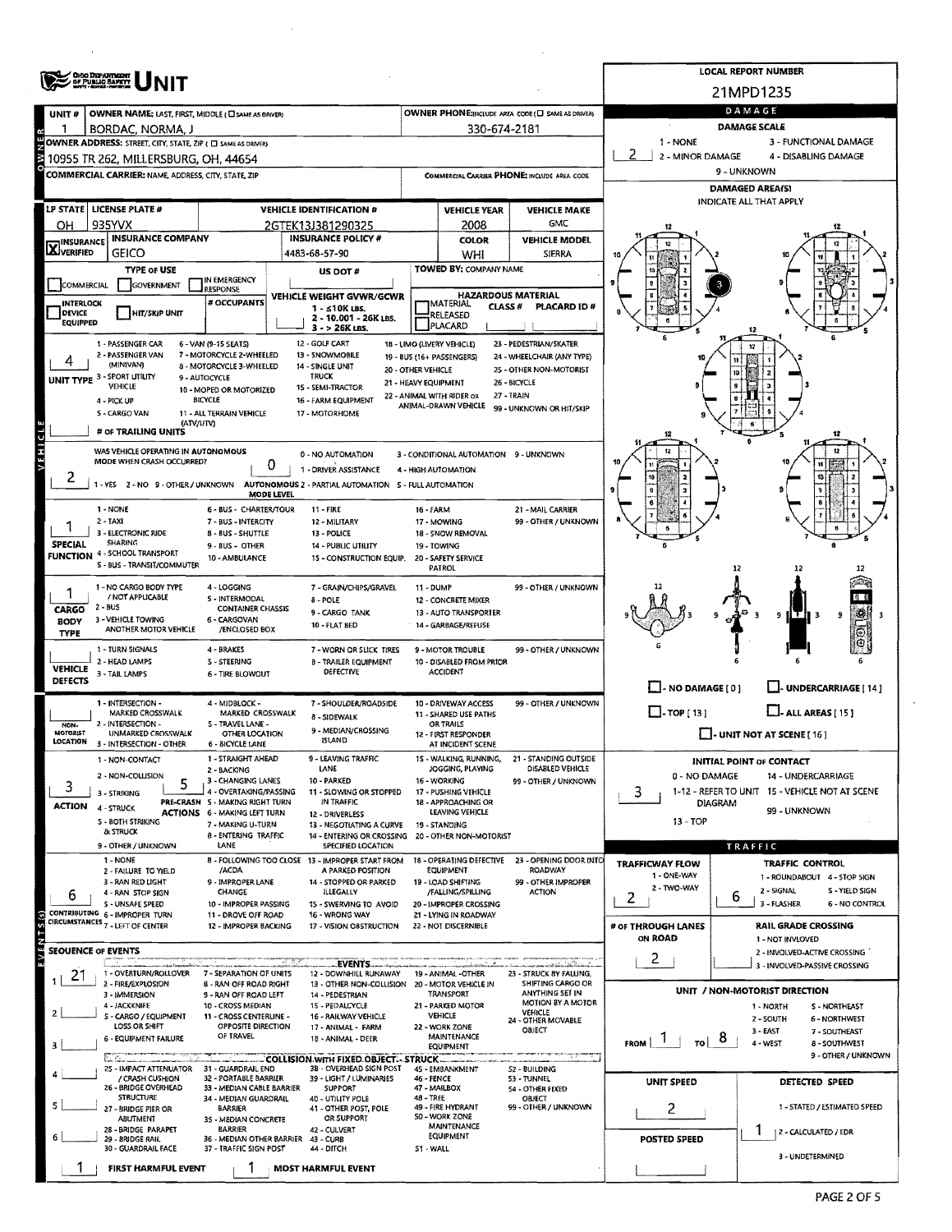|                                                                                                  | <b>CHIO DEPARTMENT</b><br>OF PUBLIC SAFETY                                                                                                   |                                                           | <b>LOCAL REPORT NUMBER</b><br>21MPD1235                                                  |                                                            |                                                   |                                                       |                                       |                                                                  |  |  |  |  |  |
|--------------------------------------------------------------------------------------------------|----------------------------------------------------------------------------------------------------------------------------------------------|-----------------------------------------------------------|------------------------------------------------------------------------------------------|------------------------------------------------------------|---------------------------------------------------|-------------------------------------------------------|---------------------------------------|------------------------------------------------------------------|--|--|--|--|--|
|                                                                                                  |                                                                                                                                              |                                                           |                                                                                          |                                                            |                                                   |                                                       |                                       |                                                                  |  |  |  |  |  |
| UNIT#                                                                                            | OWNER NAME: LAST, FIRST, MIDDLE (C) SAME AS DRIVERY                                                                                          |                                                           | OWNER PHONE:INCLUDE AREA CODE (E) SAME AS DRIVER)                                        | DAMAGE                                                     |                                                   |                                                       |                                       |                                                                  |  |  |  |  |  |
| 2                                                                                                | ESTEP, MIRIAM, J                                                                                                                             |                                                           | 330-473-2700                                                                             | DAMAGE SCALE                                               |                                                   |                                                       |                                       |                                                                  |  |  |  |  |  |
| 1 - NONE<br>3 - FUNCTIONAL DAMAGE<br>OWNER ADDRESS: STREET, CITY, STATE, ZIP ( C SAME AS ORIVER) |                                                                                                                                              |                                                           |                                                                                          |                                                            |                                                   |                                                       |                                       |                                                                  |  |  |  |  |  |
|                                                                                                  | 4800 TR 257, MILLERSBURG, OH, 44654                                                                                                          |                                                           | COMMERCIAL CARRIER PHONE: INCLUDE AREA CODE                                              | 2 - MINOR DAMAGE<br>4 - DISABLING DAMAGE<br>9 - UNKNOWN    |                                                   |                                                       |                                       |                                                                  |  |  |  |  |  |
|                                                                                                  | <b>COMMERCIAL CARRIER: NAME, ADDRESS, CITY, STATE, ZIP</b>                                                                                   |                                                           | DAMAGED AREA(S)                                                                          |                                                            |                                                   |                                                       |                                       |                                                                  |  |  |  |  |  |
|                                                                                                  |                                                                                                                                              |                                                           | INDICATE ALL THAT APPLY                                                                  |                                                            |                                                   |                                                       |                                       |                                                                  |  |  |  |  |  |
| он                                                                                               | LP STATE   LICENSE PLATE #<br>DE47HP                                                                                                         |                                                           | <b>VEHICLE IDENTIFICATION #</b><br>KMBJUCAC3DU585802                                     |                                                            | <b>VEHICLE YEAR</b><br>2013                       | <b>VEHICLE MAKE</b><br><b>HYUNDAI</b>                 |                                       |                                                                  |  |  |  |  |  |
|                                                                                                  | <b>INSURANCE COMPANY</b>                                                                                                                     |                                                           | <b>INSURANCE POLICY #</b>                                                                |                                                            | <b>COLOR</b>                                      | <b>VEHICLE MODEL</b>                                  |                                       |                                                                  |  |  |  |  |  |
| <b>X</b> INSURANCE                                                                               | <b>GEICO</b>                                                                                                                                 |                                                           | 4291-25-13-22                                                                            |                                                            | BLU                                               | <b>TUCSON</b>                                         |                                       |                                                                  |  |  |  |  |  |
|                                                                                                  | TYPE OF USE                                                                                                                                  | IN EMERGENCY                                              | US DOT #                                                                                 |                                                            | <b>TOWED BY: COMPANY NAME</b>                     |                                                       |                                       |                                                                  |  |  |  |  |  |
| <b>COMMERCIAL</b>                                                                                | <b>GOVERNMENT</b>                                                                                                                            | <b>RESPONSE</b>                                           | VEHICLE WEIGHT GVWR/GCWR                                                                 | <b>HAZARDOUS MATERIAL</b>                                  |                                                   |                                                       |                                       |                                                                  |  |  |  |  |  |
| INTERLOCK<br><b>DEVICE</b>                                                                       | <b>HIT/SKIP UNIT</b>                                                                                                                         | # OCCUPANTS                                               | $1 - 510K$ LBS.                                                                          | IMATERIAL<br>CLASS <sup>#</sup><br>PLACARD ID#<br>RELEASED |                                                   |                                                       |                                       |                                                                  |  |  |  |  |  |
| EQUIPPED                                                                                         |                                                                                                                                              |                                                           | 2 - 10.001 - 26K LBS.<br>3 - > 26K LBS.                                                  |                                                            | PLACARD                                           |                                                       |                                       |                                                                  |  |  |  |  |  |
|                                                                                                  | 1 - PASSENGER CAR                                                                                                                            | 6 - VAN (9-15 SEATS)                                      | 12 - GOLF CART                                                                           |                                                            | 18 - LIMO (LIVERY VEHICLE)                        | 23 - PEDESTRIAN/SKATER                                |                                       |                                                                  |  |  |  |  |  |
|                                                                                                  | 2 - PASSENGER VAN<br>(MINIVAN)                                                                                                               | 7 - MOTORCYCLE 2-WHEELED<br>8 - MOTORCYCLE 3-WHEELED      | 13 - SNOWMOBILE<br>14 - SINGLE UNIT                                                      | 20 - OTHER VEHICLE                                         | 19 - BUS (16+ PASSENGERS)                         | 24 - WHEELCHAIR (ANY TYPE)<br>25 - OTHER NON-MOTORIST |                                       |                                                                  |  |  |  |  |  |
|                                                                                                  | UNIT TYPE 3 - SPORT UTILITY<br><b>VEHICLE</b>                                                                                                | 9 - AUTOCYCLE                                             | <b>TRUCK</b><br>15 - SEMI-TRACTOR                                                        | 21 - HEAVY EQUIPMENT                                       |                                                   | 26 - BICYCLE                                          |                                       |                                                                  |  |  |  |  |  |
|                                                                                                  | 4 - PICK UP                                                                                                                                  | 10 - MOPED OR MOTORIZED<br><b>BICYCLE</b>                 | 16 - FARM EQUIPMENT                                                                      |                                                            | 22 - ANIMAL WITH RIDER OR<br>ANIMAL-DRAWN VEHICLE | 27 - TRAIN                                            |                                       |                                                                  |  |  |  |  |  |
|                                                                                                  | 5 - CARGO VAN<br>(ATV/UTV)                                                                                                                   | 11 - ALL TERRAIN VEHICLE                                  | 17 - MOTORHOME                                                                           |                                                            |                                                   | 99 - UNKNOWN OR HIT/SKIP                              |                                       |                                                                  |  |  |  |  |  |
| $\vec{c}$                                                                                        | # OF TRAILING UNITS                                                                                                                          |                                                           |                                                                                          |                                                            |                                                   |                                                       |                                       |                                                                  |  |  |  |  |  |
| <b>NEHI</b>                                                                                      | WAS VEHICLE OPERATING IN AUTONOMOUS                                                                                                          |                                                           | 8 - NO AUTOMATION                                                                        |                                                            | 3 - CONDITIONAL AUTOMATION 9 - UNKNOWN            |                                                       |                                       |                                                                  |  |  |  |  |  |
|                                                                                                  | MODE WHEN CRASH OCCURRED?                                                                                                                    | 0                                                         | 1 - DRIVER ASSISTANCE                                                                    |                                                            | 4 - HIGH AUTOMATION                               |                                                       |                                       |                                                                  |  |  |  |  |  |
| $\epsilon$                                                                                       |                                                                                                                                              | MODE LEVEL                                                | 1 - YES 2 - NO 9 - OTHER / UNKNOWN AUTONOMOUS 2 - PARTIAL AUTOMATION S - FULL AUTOMATION |                                                            |                                                   |                                                       |                                       |                                                                  |  |  |  |  |  |
|                                                                                                  | 1 - NONE                                                                                                                                     | 6 - BUS - CHARTER/TOUR                                    | $11 -$ FIRE                                                                              | <b>16 - FARM</b>                                           |                                                   | 21 - MAIL CARRIER                                     |                                       |                                                                  |  |  |  |  |  |
|                                                                                                  | $2 - TAXI$                                                                                                                                   | 7 - BUS - INTERCITY                                       | 12 - MILITARY                                                                            |                                                            | 17 - MOWING                                       | 99 - OTHER / UNKNOWN                                  |                                       |                                                                  |  |  |  |  |  |
|                                                                                                  | 3 - ELECTRONIC RIDE<br><b>B - BUS - SHUTTLE</b><br>13 - POLICE<br>SHARING<br><b>SPECIAL</b><br>9 - BUS - OTHER<br><b>14 - PUBLIC UTILITY</b> |                                                           |                                                                                          |                                                            | 18 - SNOW REMOVAL<br>19 - TOWING                  |                                                       |                                       |                                                                  |  |  |  |  |  |
|                                                                                                  | <b>FUNCTION 4 - SCHOOL TRANSPORT</b><br>5 - BUS - TRANSIT/COMMUTER                                                                           | 10 - AMBULANCE                                            | 15 - CONSTRUCTION EQUIP.                                                                 |                                                            | 20 - SAFETY SERVICE<br><b>PATROL</b>              |                                                       |                                       | 12<br>12                                                         |  |  |  |  |  |
|                                                                                                  |                                                                                                                                              |                                                           |                                                                                          |                                                            |                                                   |                                                       |                                       |                                                                  |  |  |  |  |  |
| 1                                                                                                | 1 - NO CARGO BODY TYPE<br>/ NOT APPLICABLE                                                                                                   | 4 - LOGGING<br>S - INTERMODAL                             | 7 - GRAIN/CHIPS/GRAVEL<br><b>B-POLE</b>                                                  | <b>11 - DUMP</b>                                           | 12 - CONCRETE MIXER                               | 99 - OTHER / UNKNOWN                                  |                                       |                                                                  |  |  |  |  |  |
| CARGO<br><b>BODY</b>                                                                             | 2 - BUS<br>3 - VEHICLE TOWING                                                                                                                | <b>CONTAINER CHASSIS</b><br>6 - CARGOVAN                  | 9 - CARGO TANK                                                                           |                                                            | 13 - AUTO TRANSPORTER                             |                                                       |                                       |                                                                  |  |  |  |  |  |
| <b>TYPE</b>                                                                                      | ANOTHER MOTOR VEHICLE                                                                                                                        | /ENCLOSED BOX                                             | 10 - FLAT BED                                                                            |                                                            | 14 - GARBAGE/REFUSE                               |                                                       |                                       |                                                                  |  |  |  |  |  |
|                                                                                                  | 1 - TURN SIGNALS                                                                                                                             | 4 - BRAKES                                                | 7 - WORN OR SLICK TIRES                                                                  |                                                            | 9 - MOTOR TROUBLE                                 | 99 - OTHER / UNKNOWN                                  |                                       |                                                                  |  |  |  |  |  |
| <b>VEHICLE</b>                                                                                   | 2 - HEAD LAMPS<br>3 - TAIL LAMPS                                                                                                             | S - STEERING<br><b>6 - TIRE BLOWOUT</b>                   | <b>B - TRAILER EQUIPMENT</b><br><b>DEFECTIVE</b>                                         |                                                            | 10 - DISABLED FROM PRIOR<br><b>ACCIDENT</b>       |                                                       |                                       |                                                                  |  |  |  |  |  |
| <b>DEFECTS</b>                                                                                   |                                                                                                                                              |                                                           |                                                                                          |                                                            |                                                   |                                                       | $\Box$ - NO DAMAGE[0]                 | U-UNDERCARRIAGE [ 14 ]                                           |  |  |  |  |  |
|                                                                                                  | 1 - INTERSECTION -<br>MARKED CROSSWALK                                                                                                       | 4 - MIDBLOCK -<br>MARKED CROSSWALK                        | 7 - SHOULDER/ROADSIDE                                                                    |                                                            | 10 - DRIVEWAY ACCESS<br>11 - SHARED USE PATHS     | 99 - OTHER / UNKNOWN                                  | $\Box$ -TOP[13]                       | $\Box$ - ALL AREAS [ 15 ]                                        |  |  |  |  |  |
| NON-<br><b>MOTORIST</b>                                                                          | 2 - INTERSECTION -<br>UNMARKED CROSSWALK                                                                                                     | S - TRAVEL LANE -                                         | 8 - SIDEWALK<br>9 - MEDIAN/CROSSING                                                      |                                                            | <b>OR TRAILS</b>                                  |                                                       |                                       |                                                                  |  |  |  |  |  |
| LOCATION                                                                                         | 3 - INTERSECTION - OTHER                                                                                                                     | OTHER LOCATION<br>6 - BICYCLE LANE                        | ISLAND                                                                                   |                                                            | 12 - FIRST RESPONDER<br>AT INCIDENT SCENE         |                                                       |                                       | - UNIT NOT AT SCENE [ 16 ]                                       |  |  |  |  |  |
|                                                                                                  | 1 - NON-CONTACT                                                                                                                              | 1 - STRAIGHT AHEAD                                        | 9 - LEAVING TRAFFIC                                                                      |                                                            | 15 - WALKING, RUNNING,                            | 21 - STANDING OUTSIDE                                 |                                       | INITIAL POINT OF CONTACT                                         |  |  |  |  |  |
|                                                                                                  | 2 - NON-COLLISION<br>10                                                                                                                      | 2 - BACKING<br>3 - CHANGING LANES                         | LANE<br>10 - PARKED                                                                      |                                                            | JOGGING, PLAYING<br>16 - WORKING                  | DISABLED VEHICLE<br>99 - OTHER / UNKNOWN              | 0 - NO DAMAGE                         | 14 - UNDERCARRIAGE                                               |  |  |  |  |  |
| 4                                                                                                | 3 - STRIKING                                                                                                                                 | 4 - OVERTAKING/PASSING<br>PRE-CRASH 5 - MAKING RIGHT TURN | 11 - SLOWING OR STOPPED<br>IN TRAFFIC                                                    | 17 - PUSHING VEHICLE<br>18 - APPROACHING OR                |                                                   |                                                       | 6                                     | 1-12 - REFER TO UNIT 1S - VEHICLE NOT AT SCENE<br><b>DIAGRAM</b> |  |  |  |  |  |
| <b>ACTION</b>                                                                                    | 4 - STRUCK<br>S - BOTH STRIKING                                                                                                              | ACTIONS 6 - MAKING LEFT TURN                              | 12 - DRIVERLESS                                                                          |                                                            | LEAVING VEHICLE                                   |                                                       | 13 - TOP                              | 99 - UNKNOWN                                                     |  |  |  |  |  |
|                                                                                                  | <b>&amp; STRUCK</b>                                                                                                                          | 7 - MAKING U-TURN<br><b>8 - ENTERING TRAFFIC</b>          | 13 - NEGOTIATING A CURVE<br>14 - ENTERING OR CROSSING 20 - OTHER NON-MOTORIST            |                                                            | 19 - STANDING                                     |                                                       |                                       |                                                                  |  |  |  |  |  |
|                                                                                                  | 9 - OTHER / UNKNOWN                                                                                                                          | LANE                                                      | SPECIFIED LOCATION                                                                       |                                                            | 18 - OPERATING DEFECTIVE                          |                                                       |                                       | <b>TRAFFIC</b>                                                   |  |  |  |  |  |
|                                                                                                  | 1 - NONE<br>2 - FAILURE TO YIELD                                                                                                             | /ACDA                                                     | 8 - FOLLOWING TOO CLOSE 13 - IMPROPER START FROM<br>A PARKED POSITION                    |                                                            | <b>EQUIPMENT</b>                                  | 23 - OPENING DOOR INTO<br><b>ROADWAY</b>              | <b>TRAFFICWAY FLOW</b><br>1 - ONE-WAY | TRAFFIC CONTROL<br>1 - ROUNDABOUT 4 - STOP SIGN                  |  |  |  |  |  |
|                                                                                                  | 3 - RAN RED LIGHT<br>4 - RAN STOP SIGN                                                                                                       | 9 - IMPROPER LANE<br><b>CHANGE</b>                        | 14 - STOPPED OR PARKED<br><b>ILLEGALLY</b>                                               |                                                            | 19 - LOAD SHIFTING<br>/FALLING/SPILLING           | 99 - OTHER IMPROPER<br><b>ACTION</b>                  | 2 - TWO-WAY                           | 2 - SIGNAL<br>5 - YIELD SIGN                                     |  |  |  |  |  |
| $\cdot$ 1                                                                                        | S - UNSAFE SPEED<br>CONTRIBUTING 6 - IMPROPER TURN                                                                                           | 10 - IMPROPER PASSING                                     | 15 - SWERVING TO AVOID                                                                   |                                                            | 20 - IMPROPER CROSSING                            |                                                       | 2                                     | 6<br>3 - FLASHER<br>6 - NO CONTROL                               |  |  |  |  |  |
| $\frac{1}{5}$                                                                                    | CIRCUMSTANCES $\frac{1}{7}$ - LEFT OF CENTER                                                                                                 | 11 - DROVE OFF ROAD<br>12 - IMPROPER BACKING              | 16 - WRONG WAY<br>17 - VISION OBSTRUCTION                                                |                                                            | 21 - LYING IN ROADWAY<br>22 - NOT DISCERNIBLE     |                                                       | # OF THROUGH LANES                    | <b>RAIL GRADE CROSSING</b>                                       |  |  |  |  |  |
|                                                                                                  | <b>SEOUENCE OF EVENTS</b>                                                                                                                    |                                                           |                                                                                          |                                                            |                                                   |                                                       | ON ROAD                               | 1 - NOT INVLOVED                                                 |  |  |  |  |  |
|                                                                                                  |                                                                                                                                              | ndunudik men hinvista                                     | <b>EVENTS</b>                                                                            |                                                            |                                                   |                                                       | $\overline{2}$                        | 2 - INVOLVED-ACTIVE CROSSING<br>3 - INVOLVED-PASSIVE CROSSING    |  |  |  |  |  |
| 20                                                                                               | 1 - OVERTURN/ROLLOVER<br>2 - FIRE/EXPLOSION                                                                                                  | 7 - SEPARATION OF UNITS<br>8 - RAN OFF ROAD RIGHT         | 12 - DOWNHILL RUNAWAY<br>13 - OTHER NON-COLLISION 20 - MOTOR VEHICLE IN                  |                                                            | 19 - ANIMAL -OTHER                                | 23 - STRUCK BY FALLING,<br>SHIFTING CARGO OR          |                                       |                                                                  |  |  |  |  |  |
|                                                                                                  | 3 - IMMERSION                                                                                                                                | 9 - RAN OFF ROAD LEFT                                     | 14 - PEDESTRIAN                                                                          |                                                            | TRANSPORT                                         | ANYTHING SET IN<br><b>MOTION BY A MOTOR</b>           |                                       | UNIT / NON-MOTORIST DIRECTION                                    |  |  |  |  |  |
|                                                                                                  | 4 - JACKKNIFE<br>5 - CARGO / EQUIPMENT                                                                                                       | 10 - CROSS MEDIAN<br>11 - CROSS CENTERLINE -              | 15 - PEDALCYCLE<br>16 - RAILWAY VEHICLE                                                  |                                                            | 21 - PARKED MOTOR<br>VEHICLE                      | <b>VEHICLE</b><br>24 - OTHER MOVABLE                  |                                       | 1 - NORTH<br><b>S-NORTHEAST</b><br>2 - SOUTH<br>6 - NORTHWEST    |  |  |  |  |  |
|                                                                                                  | LOSS OR SHIFT<br>6 - EQUIPMENT FAILURE                                                                                                       | OPPOSITE DIRECTION<br>OF TRAVEL                           | 17 - ANIMAL - FARM<br>18 - ANIMAL - DEER                                                 |                                                            | 22 - WORK ZONE<br>MAINTENANCE                     | OBJECT                                                | 3                                     | 3 - EAST<br>7 - SOUTHEAST                                        |  |  |  |  |  |
| з                                                                                                | Million Program announcement and the                                                                                                         |                                                           | <b>COLLISION WITH FIXED OBJECT - STRUCK.</b>                                             |                                                            | EQUIPMENT                                         |                                                       | FROM  <br>TO <sub>1</sub>             | 4 - WEST<br>8 - SOUTHWEST<br>9 - OTHER / UNKNOWN                 |  |  |  |  |  |
|                                                                                                  |                                                                                                                                              |                                                           |                                                                                          |                                                            |                                                   |                                                       |                                       |                                                                  |  |  |  |  |  |
|                                                                                                  | / CRASH CUSHION<br>26 - BRIDGE OVERHEAD                                                                                                      | 32 - PORTABLE BARRIER<br>33 - MEDIAN CABLE BARRIER        | 39 - LIGHT / LUMINARIES<br><b>SUPPORT</b>                                                | 46 - FENCE<br>47 - MAILBOX                                 |                                                   | <b>S3 - TUNNEL</b><br>54 - OTHER FIXED                | <b>UNIT SPEED</b>                     | DETECTED SPEED                                                   |  |  |  |  |  |
|                                                                                                  | <b>STRUCTURE</b><br>27 - BRIDGE PIER OR                                                                                                      | 34 - MEDIAN GUARDRAIL<br><b>BARRIER</b>                   | 40 - UTILITY POLE<br>41 - OTHER POST, POLE                                               | 4B-TREE                                                    | 49 - FIRE HYDRANT                                 | OBJECT<br>99 - OTHER / UNKNOWN                        | 0                                     | 1 - STATED / ESTIMATED SPEED                                     |  |  |  |  |  |
|                                                                                                  | <b>ABUTMENT</b>                                                                                                                              | 35 - MEDIAN CONCRETE                                      | OR SUPPORT                                                                               |                                                            | 50 - WORK ZONE<br><b>MAINTENANCE</b>              |                                                       |                                       |                                                                  |  |  |  |  |  |
|                                                                                                  | 28 - BRIDGE PARAPET<br>29 - 8RIDGE RAIL                                                                                                      | <b>BARRIER</b><br>36 - MEDIAN OTHER BARRIER 43 - CURB     | 42 - CULVERT                                                                             |                                                            | <b>EQUIPMENT</b>                                  |                                                       | <b>POSTED SPEED</b>                   | 2 - CALCULATED / EDR                                             |  |  |  |  |  |
|                                                                                                  | 30 - GUARDRAIL FACE                                                                                                                          | 37 - TRAFFIC SIGN POST                                    | <b>44 - DITCH</b>                                                                        | 51 - WALL                                                  |                                                   |                                                       |                                       | 3 - UNDETERMINED                                                 |  |  |  |  |  |
|                                                                                                  | <b>FIRST HARMFUL EVENT</b>                                                                                                                   |                                                           | <b>MOST HARMFUL EVENT</b>                                                                |                                                            |                                                   |                                                       |                                       |                                                                  |  |  |  |  |  |

 $\mathcal{A}$ 

 $\bar{\mathcal{A}}$